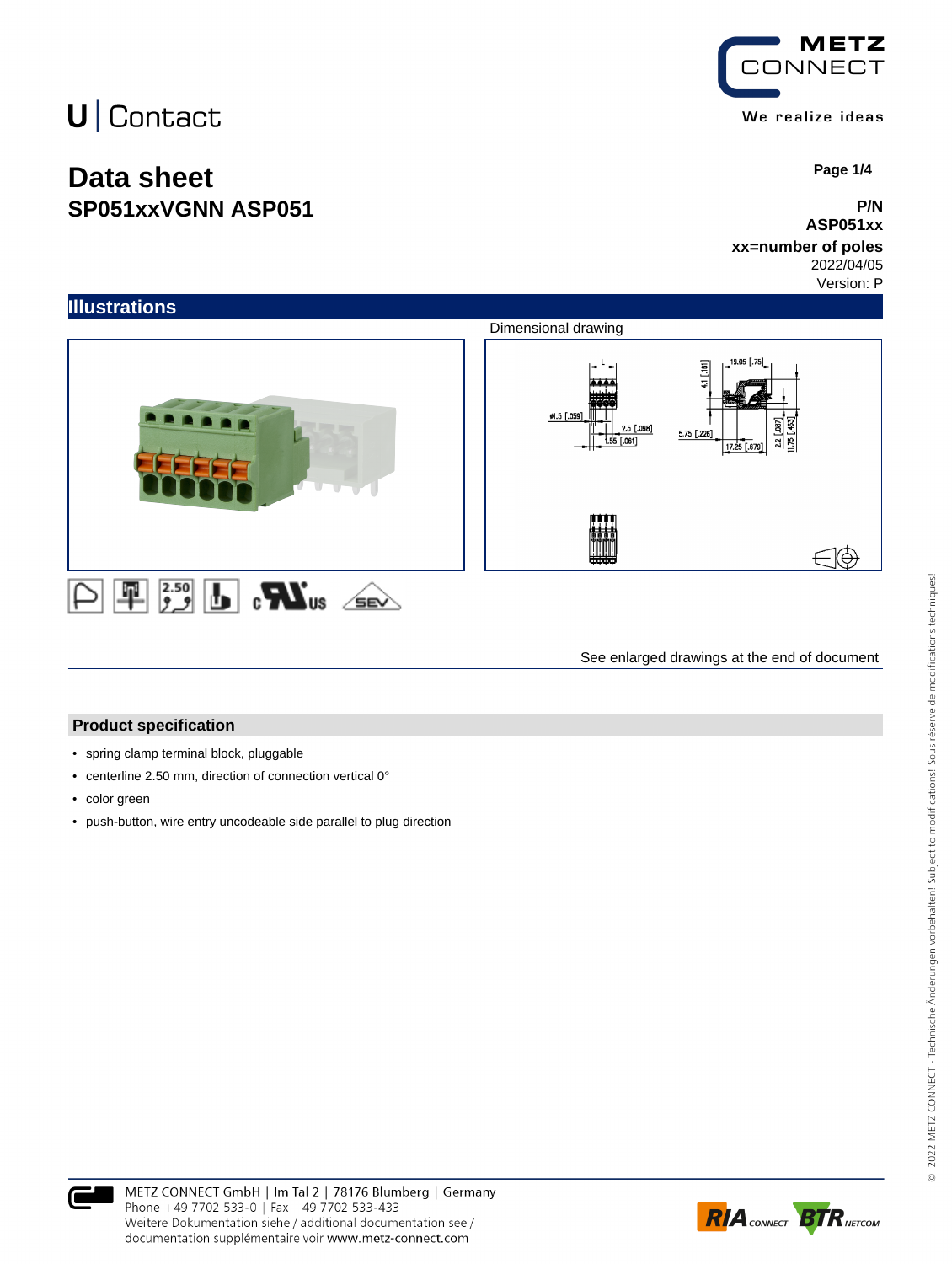### **Data sheet SP051xxVGNN ASP051**



 **Page 2/4**

#### **P/N ASP051xx**

#### **xx=number of poles**

2022/04/05 Version: P

| Technical Da <u>ta</u>              |                                                              |
|-------------------------------------|--------------------------------------------------------------|
| <b>General Data</b>                 |                                                              |
| min. number of poles                | $\overline{2}$                                               |
| max. number of poles                | $\overline{12}$                                              |
| Insulating material class           | CTI 600                                                      |
| clearance/creepage dist.            | $1.7 \text{ mm}$                                             |
| Protection category                 | <b>IP20</b>                                                  |
| Min. insul. strip length            | 8 <sub>mm</sub>                                              |
| Rated current                       | 4 A                                                          |
| Rated voltage                       | 160V<br>160 V                                                |
| Rated test voltage                  | $1.5$ kV<br>$1.5$ kV                                         |
| <b>Terminal data</b>                |                                                              |
| rat.wiring solid AWGmax             | 0.08 mm <sup>2</sup> - 0.5 mm <sup>2</sup> / AWG 28 - AWG 20 |
| rat.wiring strand.AWGmax            | 0.08 mm <sup>2</sup> - 0.5 mm <sup>2</sup> / AWG 28 - AWG 20 |
| <b>Approvals</b>                    |                                                              |
| V/A/AWG                             | 150 / 5 / 28 - 20                                            |
| approval UL - File No.              | E121004                                                      |
| $0.5$ mm <sup>2</sup><br><b>SEV</b> | 80 V / 6 A                                                   |
| <b>Material</b>                     |                                                              |
| insulating material                 | <b>PA66</b>                                                  |
| flammability class                  | $\overline{V}0$                                              |
| spring material                     | Spring steel                                                 |
| contact material                    | CuSn                                                         |
| Contact surface                     | Sn                                                           |
| Glow-Wire Flammability GWFI         | 960 °C acc. to IEC 60695-2-12                                |
| Glow-Wire Flammability GWIT         | 775 °C acc. to IEC 60695-2-13                                |
| <b>REACh</b>                        | compliant                                                    |
| <b>Climatic Data</b>                |                                                              |
| upper limit temperature             | 105 °C                                                       |
| lower limit temperature             | $-40 °C$                                                     |
| general                             |                                                              |
| Tolerance                           | ISO 2768 -mH                                                 |

METZ CONNECT GmbH | Im Tal 2 | 78176 Blumberg | Germany Phone +49 7702 533-0 | Fax +49 7702 533-433 Weitere Dokumentation siehe / additional documentation see / documentation supplémentaire voir www.metz-connect.com

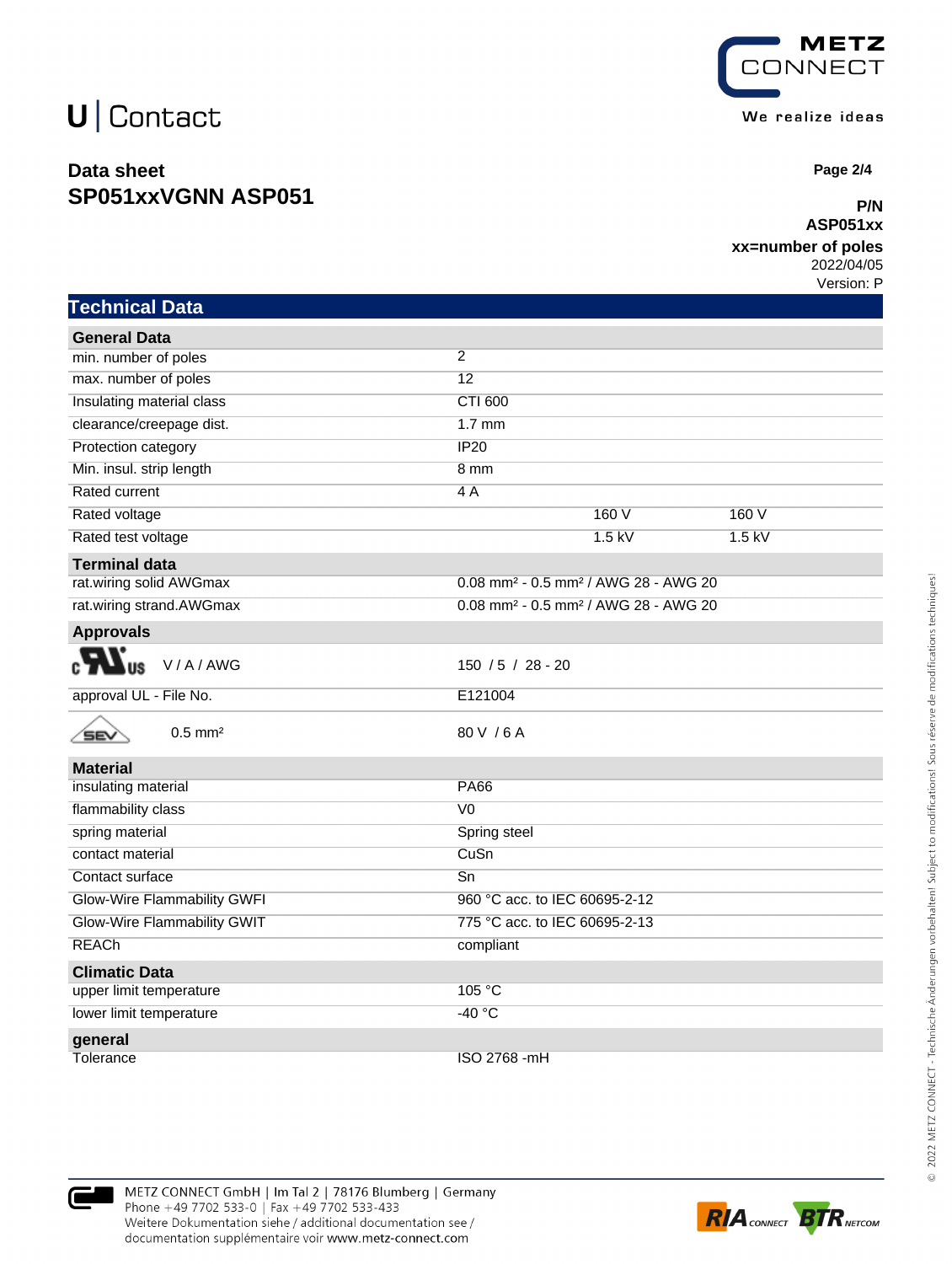### **Data sheet SP051xxVGNN ASP051**



 **Page 3/4**

#### **P/N ASP051xx**

**xx=number of poles** 2022/04/05 Version: P

| <b>Counterpart</b> |                     |
|--------------------|---------------------|
| P/N                | <b>Designation</b>  |
| 313541             | PT091xxHBEC Typ 354 |
| 313731             | PT091xxVGBN Typ 373 |
| 313741             | PT091xxHGBN Typ 374 |